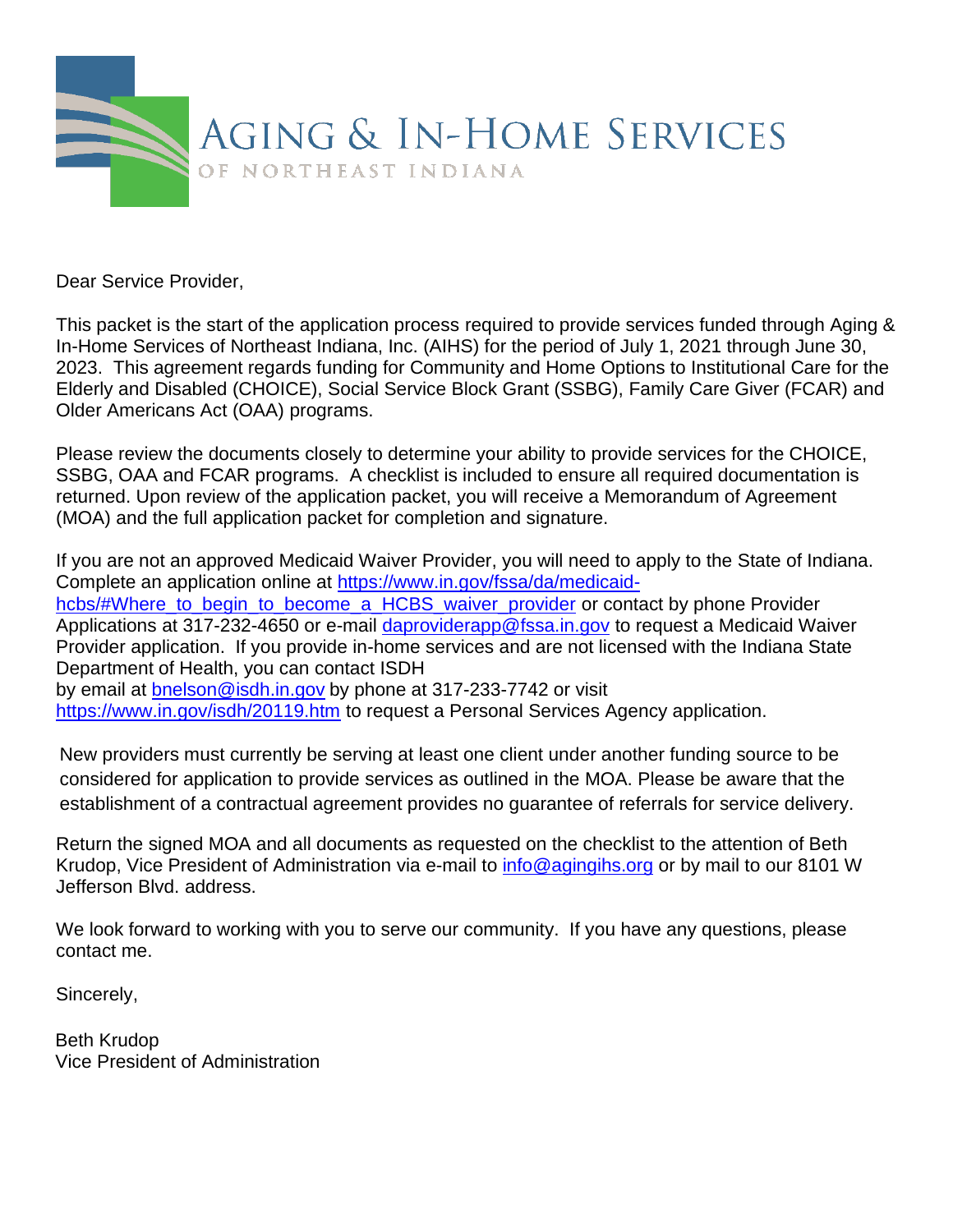# Aging & In-Home Services of Northeast Indiana, Inc. (AIHS) **New Provider Application Process**

Provider Name: \_\_\_\_\_\_\_\_\_\_\_\_\_\_\_\_\_

J.

Please provide a copy of the following items in the order listed:

| $\vert \ \ \vert$                       | <b>Provider Contact Information Sheet</b>                                                                                                                                    |  |  |  |
|-----------------------------------------|------------------------------------------------------------------------------------------------------------------------------------------------------------------------------|--|--|--|
|                                         | <b>Attachment A</b> – services, counties of service and applicable rates indicated                                                                                           |  |  |  |
|                                         | Certificate(s) of Liability Insurance - (\$1,000,000 or greater)<br>AIHS must be named as additional insured on the form                                                     |  |  |  |
|                                         | Drug Free Workplace Certification, signed and dated                                                                                                                          |  |  |  |
|                                         | <b>Proof of Medicaid Waiver Certification</b>                                                                                                                                |  |  |  |
|                                         | Copy of current ISDH license, Home Health Agency or Personal Services Agency,<br>OR Copy of other Licenses as applicable                                                     |  |  |  |
|                                         | $\lceil$ IRS W-9 Form, signed (form date 10-2018)                                                                                                                            |  |  |  |
| $\mathsf{L}$ 1                          | Copy of Certificate of Incorporation from Indiana Secretary of State                                                                                                         |  |  |  |
|                                         | <b>Copy of Mission Statement</b>                                                                                                                                             |  |  |  |
|                                         | <b>Organizational Chart or Organizational Structure</b>                                                                                                                      |  |  |  |
|                                         | <b>Consumer Complaint and Quality Assurance process</b>                                                                                                                      |  |  |  |
|                                         | Required Screening for new hires, including policy for obtaining Criminal History records                                                                                    |  |  |  |
|                                         | <b>Policy for Coverage of Staff Absences</b>                                                                                                                                 |  |  |  |
|                                         | <b>Staff Training Schedule</b>                                                                                                                                               |  |  |  |
|                                         | Equipment & Supply Providers: Delivery and Return Policies                                                                                                                   |  |  |  |
|                                         | Application packet - including all items in the above list – or any questions, can be submitted to:                                                                          |  |  |  |
|                                         | MAIL to: Aging & In-Home Services of Northeast Indiana, Inc.<br><b>Beth Krudop, Vice President of Administration</b><br>8101 W. Jefferson Blvd.<br>Fort Wayne, IN 46804-4163 |  |  |  |
| FAX to: 260-422-4916, ATTN: Beth Krudop |                                                                                                                                                                              |  |  |  |

E-Mail to: info@agingihs.org ATTN: Beth Krudop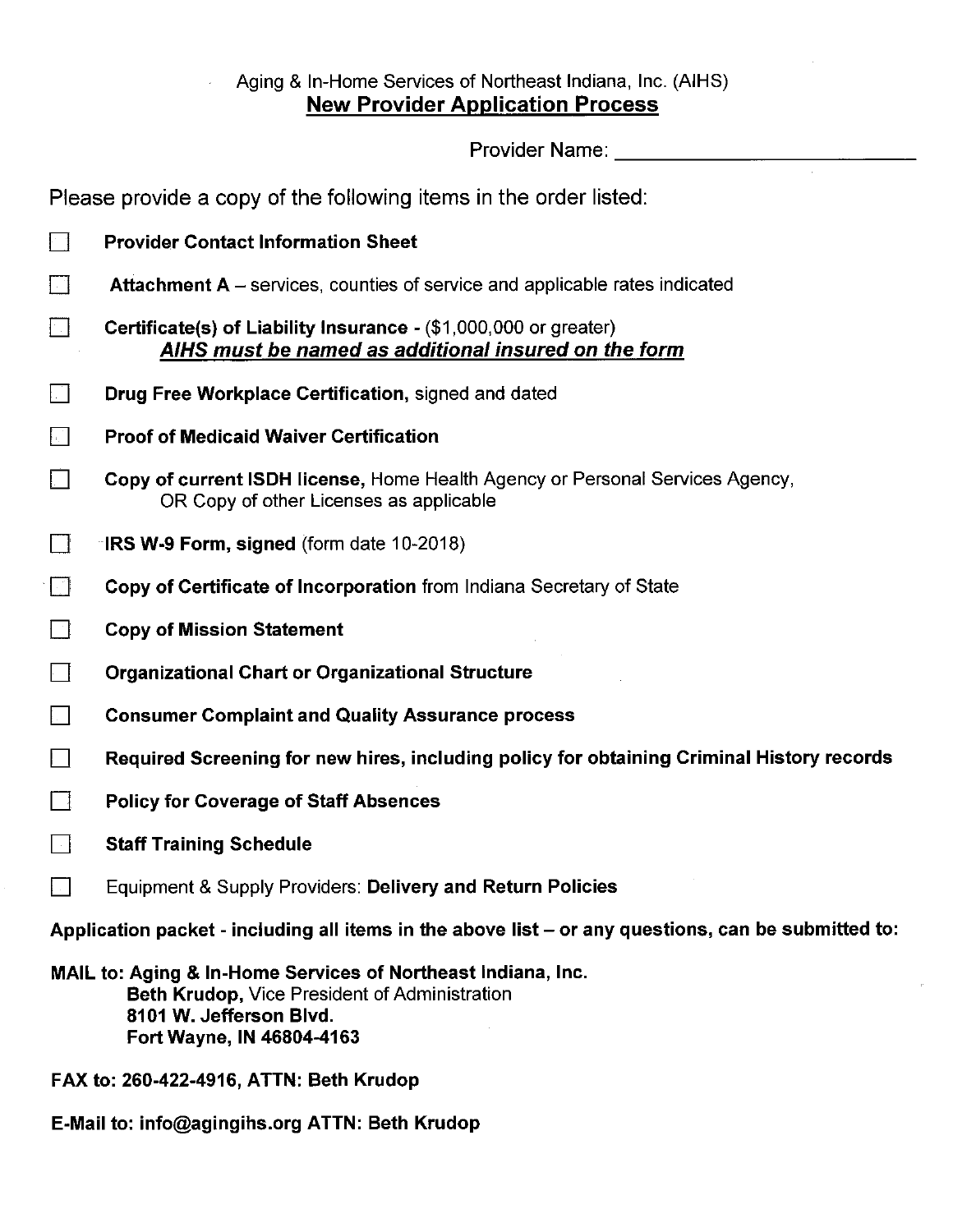|               |                                  | Aging and In-Home Services of Northeast Indiana, Inc.<br><b>PROVIDER CONTACT INFORMATION</b><br>For Memorandum of Understanding<br><b>CHOICE, SSBG, FCAR, OAA</b>                                                                    |
|---------------|----------------------------------|--------------------------------------------------------------------------------------------------------------------------------------------------------------------------------------------------------------------------------------|
|               |                                  |                                                                                                                                                                                                                                      |
|               |                                  |                                                                                                                                                                                                                                      |
|               |                                  |                                                                                                                                                                                                                                      |
|               |                                  | <u> 1989 - Johann Harry Harry Harry Harry Harry Harry Harry Harry Harry Harry Harry Harry Harry Harry Harry Harry Harry Harry Harry Harry Harry Harry Harry Harry Harry Harry Harry Harry Harry Harry Harry Harry Harry Harry Ha</u> |
|               |                                  |                                                                                                                                                                                                                                      |
|               |                                  |                                                                                                                                                                                                                                      |
|               |                                  |                                                                                                                                                                                                                                      |
|               |                                  | Minimum one e-mail address required; multiple e-mail addresses recommended for correspondance re: meetings, etc.                                                                                                                     |
|               |                                  | * (This address is for both billing and correspondance)                                                                                                                                                                              |
|               |                                  |                                                                                                                                                                                                                                      |
|               |                                  |                                                                                                                                                                                                                                      |
|               |                                  |                                                                                                                                                                                                                                      |
|               |                                  |                                                                                                                                                                                                                                      |
|               |                                  |                                                                                                                                                                                                                                      |
|               |                                  |                                                                                                                                                                                                                                      |
|               |                                  |                                                                                                                                                                                                                                      |
|               | Phone: _________________________ | Email: ___________________________                                                                                                                                                                                                   |
|               |                                  |                                                                                                                                                                                                                                      |
|               |                                  |                                                                                                                                                                                                                                      |
|               | Phone: _________________________ | Email: __________________________                                                                                                                                                                                                    |
|               |                                  | Please check all certified/licensed funding sources that apply:                                                                                                                                                                      |
| Medicare: ___ | VA:                              | Hospice: ___                                                                                                                                                                                                                         |
|               |                                  |                                                                                                                                                                                                                                      |

 $\sim$   $\sim$ 

 $\sim 10^7$ 

 $\sigma_{\rm{max}}$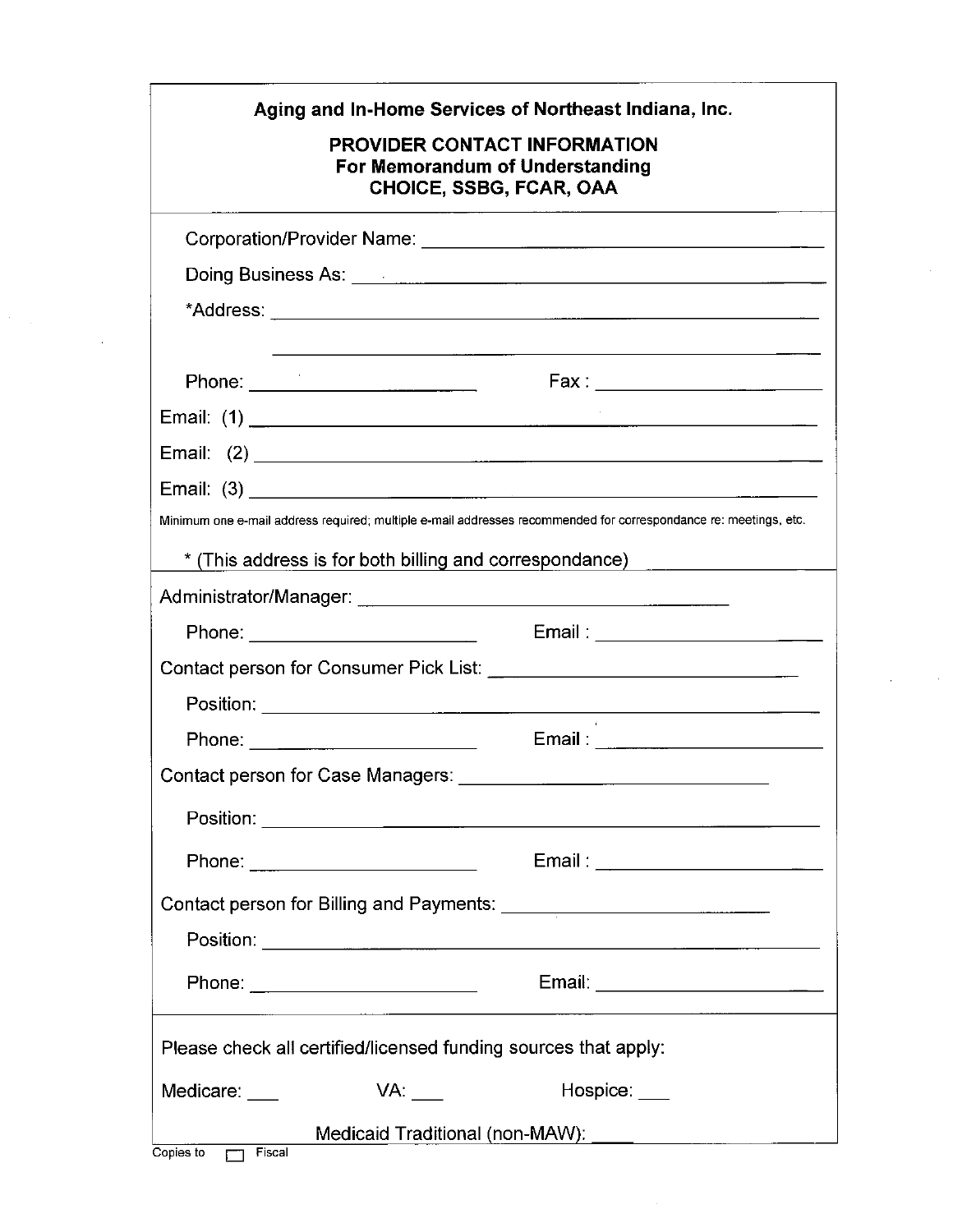### Aging In-Home Services of Northeast Indiana, Inc.

### July 1, 2021 through June 30, 2023 Attachment A

| *Rates set by the Indiana Family and Social Service Administration (FSSA) will be applied to these services         |                   |       |        |            |                        |                   |         |       |                |
|---------------------------------------------------------------------------------------------------------------------|-------------------|-------|--------|------------|------------------------|-------------------|---------|-------|----------------|
| For ALL Services: Please indicate each service, including the counties, and any rates not set by FSSA               |                   |       |        |            |                        |                   |         |       |                |
| <b>PROVIDER:</b>                                                                                                    |                   |       |        |            |                        |                   |         |       |                |
|                                                                                                                     |                   |       |        |            |                        |                   |         |       |                |
| <b>COUNTIES SERVED:</b>                                                                                             |                   |       |        |            |                        |                   |         |       |                |
|                                                                                                                     |                   |       |        |            |                        |                   |         |       |                |
|                                                                                                                     |                   |       |        |            |                        |                   |         |       |                |
|                                                                                                                     |                   |       |        |            |                        |                   |         |       |                |
| <b>SERVICES</b>                                                                                                     | Adam <sub>s</sub> | Allem | Dekalb | Huntington | l <sup>LaGrang</sup> e | Nob <sub>le</sub> | Steuben | Wells | <b>Whitley</b> |
| *HMK                                                                                                                |                   |       |        |            |                        |                   |         |       |                |
| Homemaker                                                                                                           |                   |       |        |            |                        |                   |         |       |                |
| *ATTC & RATT                                                                                                        |                   |       |        |            |                        |                   |         |       |                |
| Attendant Care & Respite Attendant Care                                                                             |                   |       |        |            |                        |                   |         |       |                |
| *HOHE & RHHA                                                                                                        |                   |       |        |            |                        |                   |         |       |                |
| Home Health Aide & Respite Home Health Aide                                                                         |                   |       |        |            |                        |                   |         |       |                |
| *FRES                                                                                                               |                   |       |        |            |                        |                   |         |       |                |
| <b>Family Caregiver Respite</b>                                                                                     |                   |       |        |            |                        |                   |         |       |                |
| *SKNU                                                                                                               |                   |       |        |            |                        |                   |         |       |                |
| <b>LPN &amp; Respite LPN</b>                                                                                        |                   |       |        |            |                        |                   |         |       |                |
| RN & Respite RN                                                                                                     |                   |       |        |            |                        |                   |         |       |                |
| *PHTH, OCTH, SPTH                                                                                                   |                   |       |        |            |                        |                   |         |       |                |
| Physical Therapy                                                                                                    |                   |       |        |            |                        |                   |         |       |                |
| <b>Occupational Therapy</b>                                                                                         |                   |       |        |            |                        |                   |         |       |                |
| Speech Therapy                                                                                                      |                   |       |        |            |                        |                   |         |       |                |
| *PRSI/PRSM                                                                                                          |                   |       |        |            |                        |                   |         |       |                |
| Emergency Response System - Installation                                                                            |                   |       |        |            |                        |                   |         |       |                |
| Emergency Response System - Monthly Fee                                                                             |                   |       |        |            |                        |                   |         |       |                |
| *AD1/AD2/AD3/ADST                                                                                                   |                   |       |        |            |                        |                   |         |       |                |
| Adult Day Service Level I                                                                                           |                   |       |        |            |                        |                   |         |       |                |
| Adult Day Service Level II                                                                                          |                   |       |        |            |                        |                   |         |       |                |
| <b>Adult Day Service Level III</b>                                                                                  |                   |       |        |            |                        |                   |         |       |                |
| Adult Day Service Transportation - One Way                                                                          |                   |       |        |            |                        |                   |         |       |                |
| <b>*TRAN</b>                                                                                                        |                   |       |        |            |                        |                   |         |       |                |
| Transportation - unassisted - one way                                                                               |                   |       |        |            |                        |                   |         |       |                |
| Transportation - assisted/WC - one way                                                                              |                   |       |        |            |                        |                   |         |       |                |
| <b>OTHER (OTH)</b>                                                                                                  |                   |       |        |            |                        |                   |         |       |                |
| Supplies - Please include product info or website<br>Home Modifications - rates are established via bidding process |                   |       |        |            |                        |                   |         |       |                |
| Other Specific Services: (Please List)                                                                              |                   |       |        |            |                        |                   |         |       |                |
|                                                                                                                     |                   |       |        |            |                        |                   |         |       |                |
|                                                                                                                     |                   |       |        |            |                        |                   |         |       |                |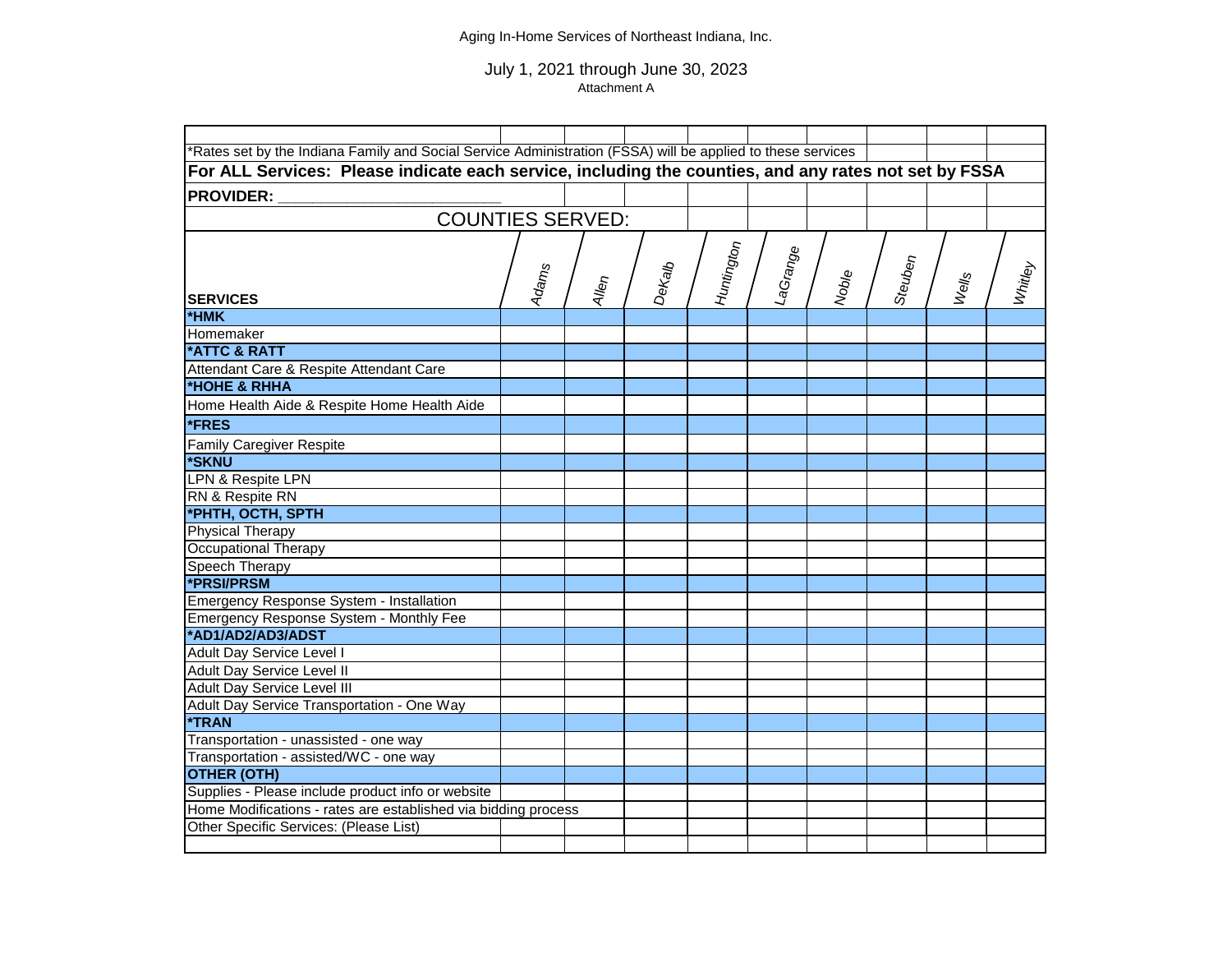# **Request for Taxpayer Identification Number and Certification**

Go to www.irs.gov/FormW9 for instructions and the latest information.

1 Name (as shown on your income tax return). Name is required on this line; do not leave this line blank.

|                                                                                     | 2 Business name/disregarded entity name, if different from above                                                                                                                                                                                                                                                                                                                                                                                                                                                                                                                                                                                                                                                                                                                                                                                                                                 |              |                                                                                                                                                                                                                                               |
|-------------------------------------------------------------------------------------|--------------------------------------------------------------------------------------------------------------------------------------------------------------------------------------------------------------------------------------------------------------------------------------------------------------------------------------------------------------------------------------------------------------------------------------------------------------------------------------------------------------------------------------------------------------------------------------------------------------------------------------------------------------------------------------------------------------------------------------------------------------------------------------------------------------------------------------------------------------------------------------------------|--------------|-----------------------------------------------------------------------------------------------------------------------------------------------------------------------------------------------------------------------------------------------|
| ∞<br>page<br>$\epsilon$<br>Print or type.<br>Instructions<br>)<br>Erint<br>Specific | Check appropriate box for federal tax classification of the person whose name is entered on line 1. Check only one of the<br>з<br>following seven boxes.<br>S Corporation<br>C Corporation<br>Partnership<br>Individual/sole proprietor or<br>single-member LLC<br>Limited liability company. Enter the tax classification (C=C corporation, S=S corporation, P=Partnership)<br>Note: Check the appropriate box in the line above for the tax classification of the single-member owner. Do not check<br>LLC if the LLC is classified as a single-member LLC that is disregarded from the owner unless the owner of the LLC is<br>another LLC that is not disregarded from the owner for U.S. federal tax purposes. Otherwise, a single-member LLC that<br>is disregarded from the owner should check the appropriate box for the tax classification of its owner.<br>Other (see instructions) ▶ | Trust/estate | 4 Exemptions (codes apply only to<br>certain entities, not individuals; see<br>instructions on page 3):<br>Exempt payee code (if any)<br>Exemption from FATCA reporting<br>code (if any)<br>(Applies to accounts maintained outside the U.S.) |
| 6e                                                                                  | 5 Address (number, street, and apt. or suite no.) See instructions.                                                                                                                                                                                                                                                                                                                                                                                                                                                                                                                                                                                                                                                                                                                                                                                                                              |              | Requester's name and address (optional)                                                                                                                                                                                                       |
|                                                                                     | 6 City, state, and ZIP code                                                                                                                                                                                                                                                                                                                                                                                                                                                                                                                                                                                                                                                                                                                                                                                                                                                                      |              |                                                                                                                                                                                                                                               |
|                                                                                     | 7 List account number(s) here (optional)                                                                                                                                                                                                                                                                                                                                                                                                                                                                                                                                                                                                                                                                                                                                                                                                                                                         |              |                                                                                                                                                                                                                                               |
| Part I                                                                              | <b>Taxpayer Identification Number (TIN)</b>                                                                                                                                                                                                                                                                                                                                                                                                                                                                                                                                                                                                                                                                                                                                                                                                                                                      |              |                                                                                                                                                                                                                                               |

| Enter your TIN in the appropriate box. The TIN provided must match the name given on line 1 to avoid      | Social security number                |
|-----------------------------------------------------------------------------------------------------------|---------------------------------------|
| backup withholding. For individuals, this is generally your social security number (SSN). However, for a  |                                       |
| resident alien, sole proprietor, or disregarded entity, see the instructions for Part I, later. For other |                                       |
| entities, it is your employer identification number (EIN). If you do not have a number, see How to get a  |                                       |
| TIN later                                                                                                 |                                       |
| Note: If the account is in more than one name, see the instructions for line 1. Also see What Name and    | <b>Employer identification number</b> |
| Number To Give the Requester for quidelines on whose number to enter.                                     |                                       |

#### **Certification** Part II

Under penalties of perjury, I certify that:

- 1. The number shown on this form is my correct taxpayer identification number (or I am waiting for a number to be issued to me); and
- 2. I am not subject to backup withholding because: (a) I am exempt from backup withholding, or (b) I have not been notified by the Internal Revenue Service (IRS) that I am subject to backup withholding as a result of a failure to report all interest or dividends, or (c) the IRS has notified me that I am no longer subject to backup withholding; and
- 3. I am a U.S. citizen or other U.S. person (defined below); and
- 4. The FATCA code(s) entered on this form (if any) indicating that I am exempt from FATCA reporting is correct.

Certification instructions. You must cross out item 2 above if you have been notified by the IRS that you are currently subject to backup withholding because you have failed to report all interest and dividends on your tax return. For real estate transactions, item 2 does not apply. For mortgage interest paid, acquisition or abandonment of secured property, cancellation of debt, contributions to an individual retirement arrangement (IRA), and generally, payments other than interest and dividends, you are not required to sign the certification, but you must provide your correct TIN. See the instructions for Part II, later.

| Sign | Signature of  |
|------|---------------|
| Here | U.S. person I |

# **General Instructions**

Section references are to the Internal Revenue Code unless otherwise noted.

Future developments. For the latest information about developments related to Form W-9 and its instructions, such as legislation enacted after they were published, go to www.irs.gov/FormW9.

## **Purpose of Form**

An individual or entity (Form W-9 requester) who is required to file an information return with the IRS must obtain your correct taxpayer identification number (TIN) which may be your social security number (SSN), individual taxpayer identification number (ITIN), adoption taxpayer identification number (ATIN), or employer identification number (EIN), to report on an information return the amount paid to you, or other amount reportable on an information return. Examples of information returns include, but are not limited to, the following.

. Form 1099-INT (interest earned or paid)

- · Form 1099-DIV (dividends, including those from stocks or mutual funds)
- · Form 1099-MISC (various types of income, prizes, awards, or gross proceeds)
- . Form 1099-B (stock or mutual fund sales and certain other transactions by brokers)
- · Form 1099-S (proceeds from real estate transactions)

Date **F** 

- . Form 1099-K (merchant card and third party network transactions)
- · Form 1098 (home mortgage interest), 1098-E (student loan interest), 1098-T (tuition)
- · Form 1099-C (canceled debt)
- · Form 1099-A (acquisition or abandonment of secured property)
- Use Form W-9 only if you are a U.S. person (including a resident alien), to provide your correct TIN.

If you do not return Form W-9 to the requester with a TIN, you might be subject to backup withholding. See What is backup withholding, later.